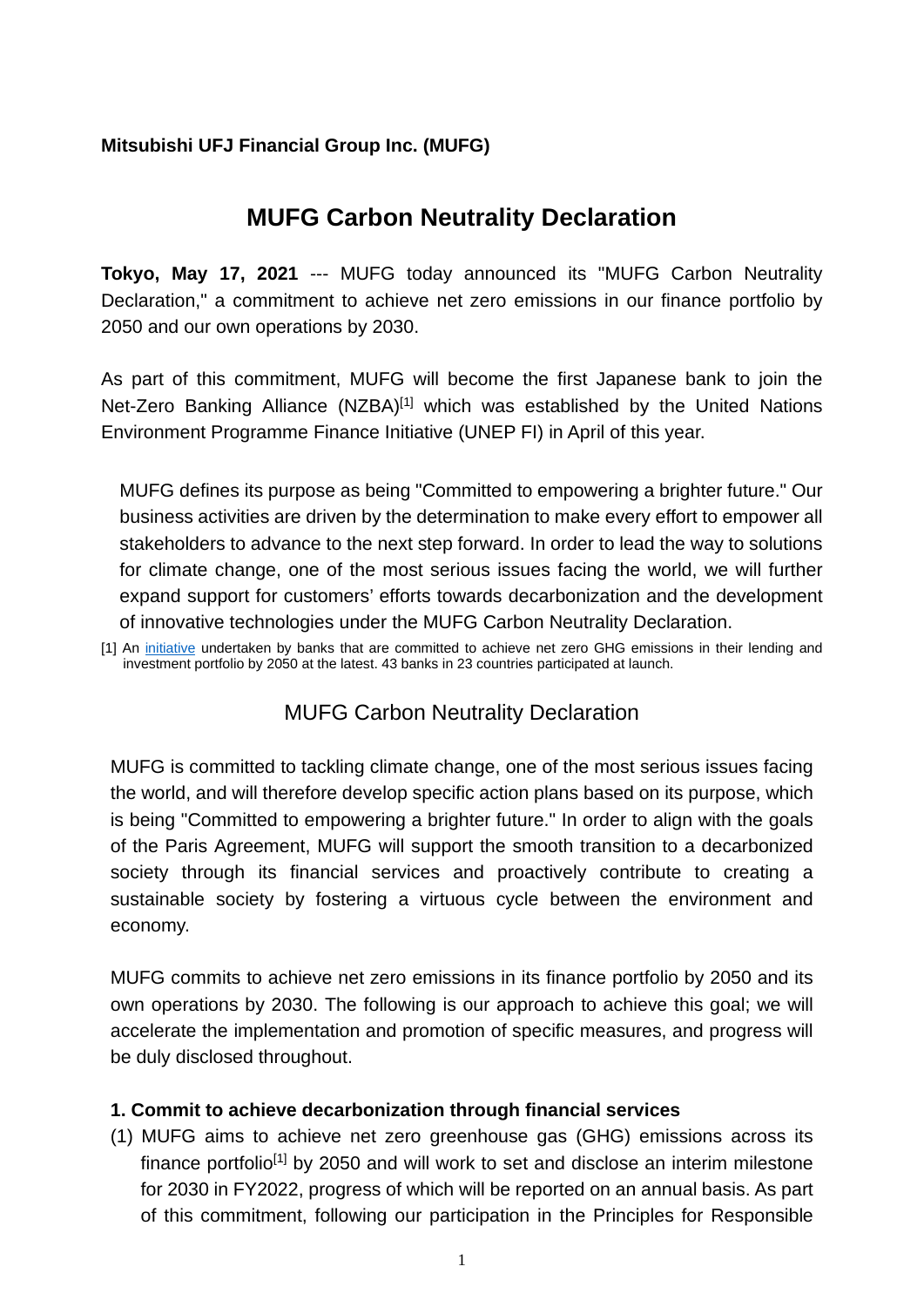Banking (PRB) in 2019, we will become the first Japanese bank to participate in the Net-Zero Banking Alliance (NZBA).

[1] Categorized as Scope 3 under the GHG Protocol which is the standard to measure and report GHG emissions, developed by an international organization of the same name*.*

- (2) MUFG integrates solutions for climate change issues with its management strategies and will demonstrate appropriate engagement functions via initiatives such as setting ambitious targets for sustainable finance<sup>[2]</sup>, enhancing financing policies[3], disclosing future credit portfolio reduction targets related to coal-fired power generation<sup>[4][5]</sup>, and incorporating climate change risk into the credit process.
	- [2] April 2021: Increased target from ¥20 trillion to ¥35 trillion (cumulative total from FY2019 to FY2030).
	- [3] April 2021: Revised policies for coal-fired power generation, forestry, and palm oil sectors.
	- [4] Progressing toward the project finance portfolio reduction target for coal-fired power generation (to halve the FY2019 balance by FY2030, and reduce to zero by FY2040).
	- [5] We aim to disclose the portfolio reduction target for corporate customers whose business largely involves coal-fired power generation.
- (3) In order to create a sustainable energy mix, MUFG will provide strong support not only for renewable energy but also for the implementation of innovative technologies such as hydrogen/next-generation energy and carbon recycling. MUFG will also share issues related to decarbonization with customers while maximizing our expertise in sustainable business, and will actively support customers' efforts to decarbonize.

#### **2. Promote decarbonization via MUFG's own efforts**

(1) MUFG aims to achieve net-zero GHG emissions in its own operations<sup>[6]</sup> by 2030. By the end of FY2021 the domestic offices and branches of core subsidiaries MUFG Bank, Mitsubishi UFJ Trust and Banking and Mitsubishi UFJ Securities Holdings will procure 100% of their electricity from renewable sources. MUFG will also establish a fund to stimulate the renewable energy market (¥100 billion in phase one) and develop the first scheme in Japan to deal with an "end to end solution from generation to purchase" for green power, thereby leading the way for the decarbonization of society.

[6] Categorized as Scope 1 and Scope 2 in the GHG Protocol

(2) In order to support innovative technologies related to climate change and carbon offsetting efforts such as afforestation, MUFG will positively leverage its donation program framework, which contributes the equivalent of 1% of the group operating profit to CSR activities<sup>[7]</sup>.

<sup>[7]</sup> Since January 2021, MUFG has been running a program to plant up to approx. 100,000 trees in accordance with the number of applications for new or replacement Eco Passbooks (paper bank books commonly used in Japan to keep track of transactions and account balance) and donate a total of ¥500 million over 10 years to foster these trees.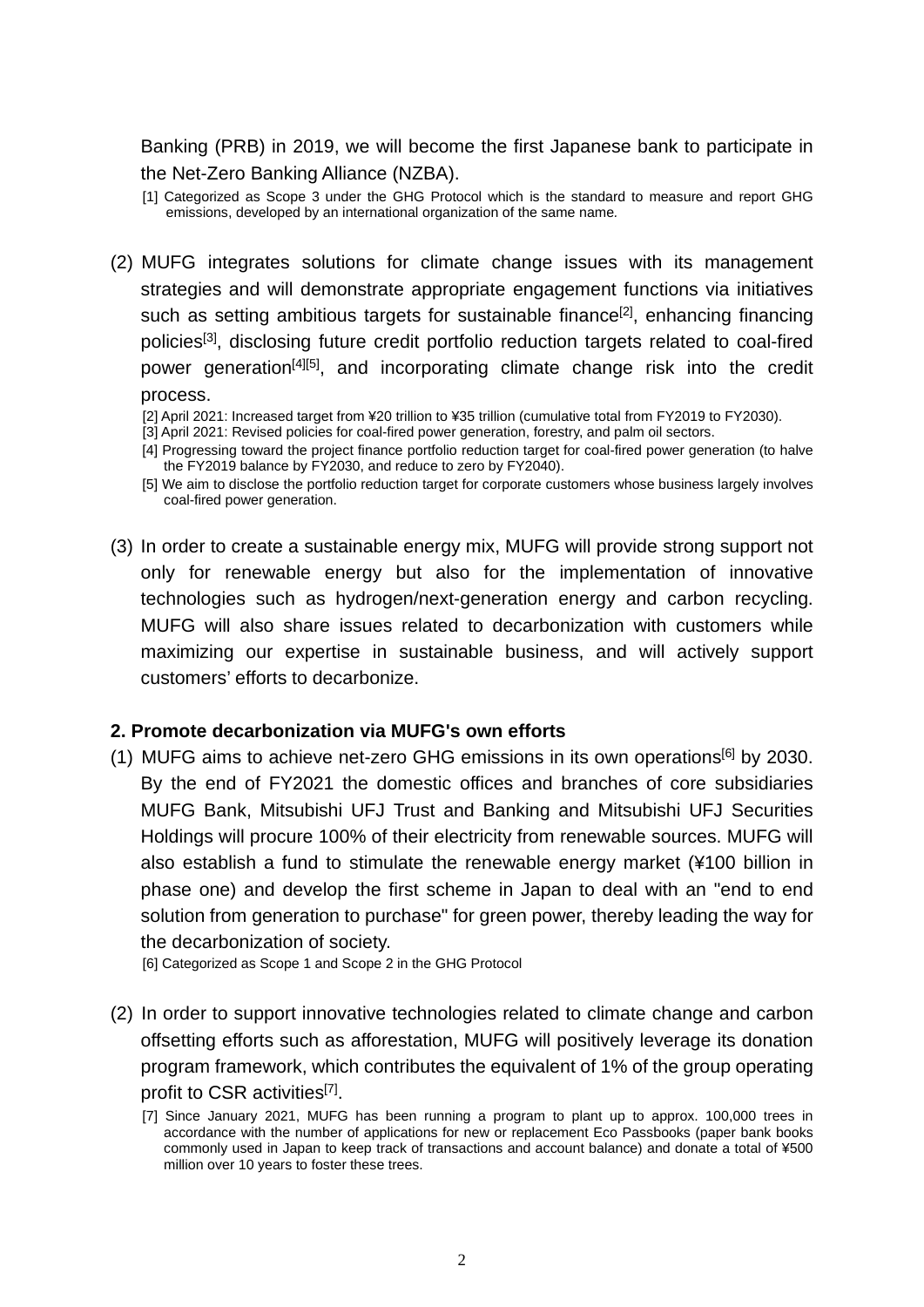## **3. Set targets to align with the goals of the Paris Agreement and expand and improve transparency of information disclosure**

(1) MUFG will set targets to align with the goals of the Paris Agreement based on scientific approaches such as Science Based Targets, participate in global initiatives to enhance climate change solutions, and make every effort to ensure highly transparent disclosure that will benefit our stakeholders to improve their understanding and thereby make appropriate risk assessments<sup>[8]</sup>.

[8] MUFG will set and disclose the reduction targets (previously only results were disclosed) for CO<sub>2</sub> emissions through its renewable energy project finance portfolio.

(2) MUFG supports the TCFD Recommendations and will conduct scenario analyses and disclose their results on transition risks (in the energy and utility sectors) and physical risks (flooding). Going forward, we will work to further expand the scope of sectors subject to TCFD scenario analysis and improve methods for reflecting the impacts of such risk in our financials.

#### **4. Enhance our organization to achieve carbon neutrality**

- (1) Previously the [MUFG Environmental Policy Statement](https://www.mufg.jp/english/csr/policy/index.html) was approved and set by the Executive Committee, but we have enhanced governance to be approved by the Board of Directors. In accordance with the MUFG Environmental Policy Statement we will proactively disclose information related to climate change and other environmental issues.
- (2) MUFG will reflect ESG elements in its executive compensation from FY2021 and enhance strategic business management and promotion functions<sup>[9][10]</sup>, thereby accelerating our commitment to achieve carbon neutrality at the management level. Furthermore, we will establish a groupwide global project team including our overseas partner banks to support group entities and offices to lead the way for decarbonization in their respective regions based on their unique situations and circumstances.
	- [9] Measures and initiatives to solve environmental and social issues are discussed regularly by the Sustainability Committee, and further deliberated on at/reported to the Executive Commitee and the Board of Directors.
	- [10] The position of Chief Sustainability Officer (CSuO) was created in FY2020 to clarify responsibility for promoting sustainability.
- (3) MUFG will further utilize the knowledge of advisors<sup>[11]</sup> and other experts, collaborate with research institutions, and enhance and train professional staff.
	- [11] Joined by a permanent external advisor in FY2019, whose expert advice and recommendations are utilized for sustainability management.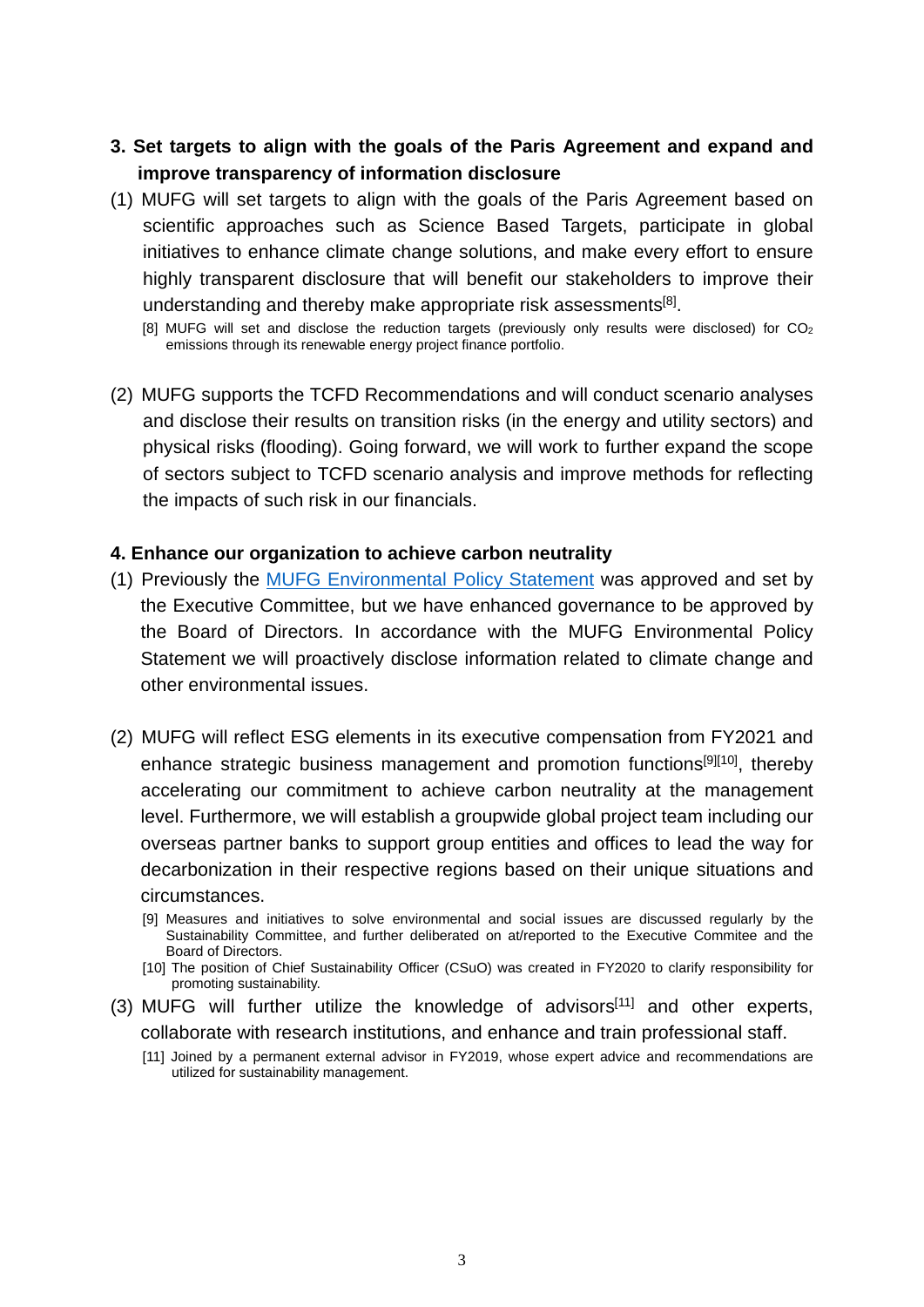

**Figure 1: MUFG Carbon Neutrality Declaration Roadmap**

**– End –**

#### **About MUFG**

Mitsubishi UFJ Financial Group, Inc. (MUFG) is one of the world's leading financial groups. Headquartered in Tokyo and with over 360 years of history, MUFG has a global network with around 2,600 locations in more than 50 countries. The Group has over 180,000 employees and offers services including commercial banking, trust banking, securities, credit cards, consumer finance, asset management, and leasing. The Group aims to "be the world's most trusted financial group" through close collaboration among our operating companies and flexibly respond to all of the financial needs of our customers, serving society, and fostering shared and sustainable growth for a better world. MUFG's shares trade on the Tokyo, Nagoya, and New York stock exchanges. For more information, visit [https://www.mufg.jp/english.](https://www.mufg.jp/english)